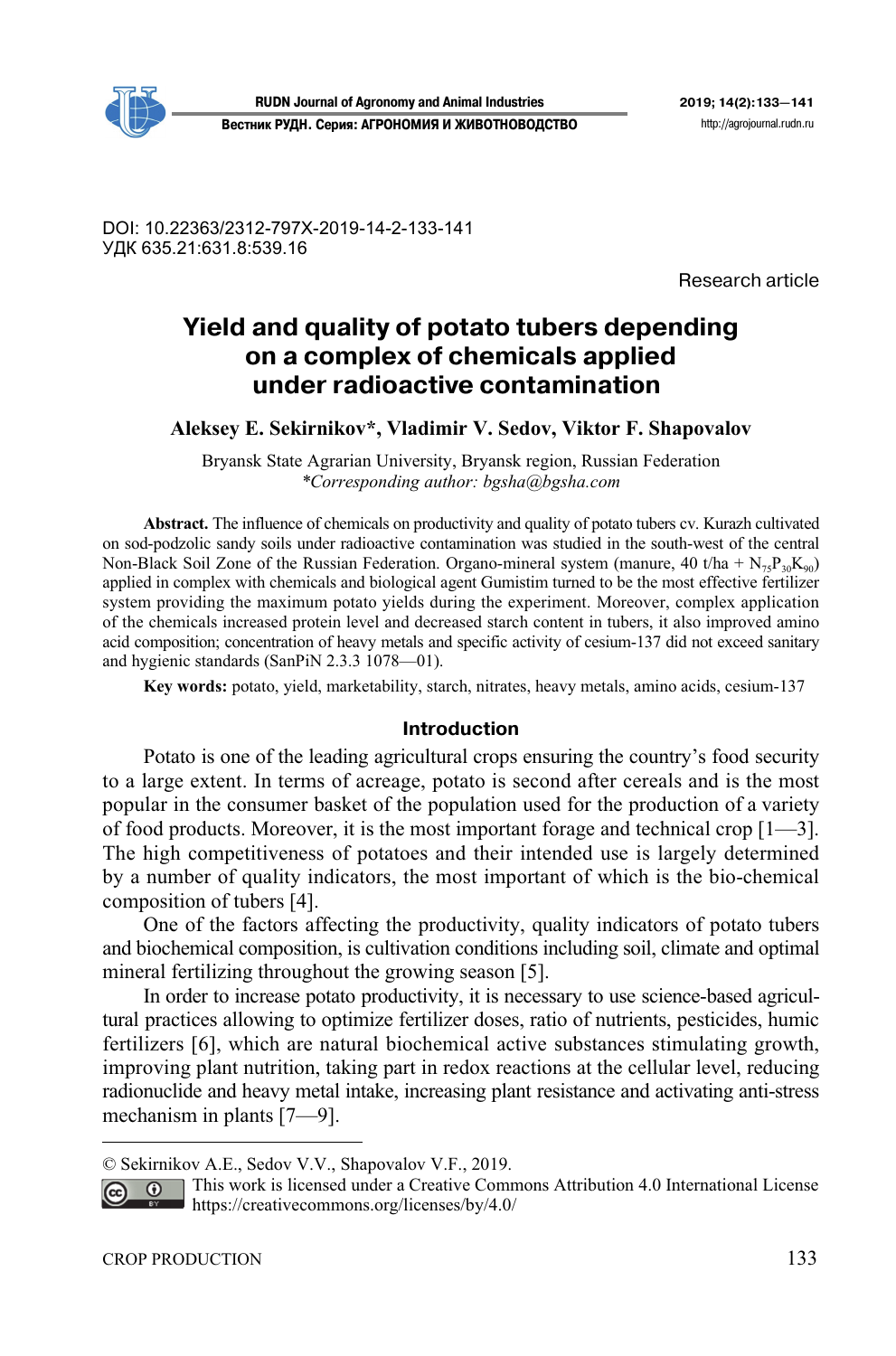Vast territories in the south-west of the Non-Black Soil Zone of the Russian Federation are radioactive contaminated, where cesium-137 is the main dose-generating radionuclide. Therefore, the main task of agricultural producers is to introduce scientifically-based agrochemical methods into plant cultivation processes that contribute to reducing transition of 137Cs to marketable products and where potassium fertilizers play a major role [10–12].

The purpose of the research was to study the complex application of fertilizers, chemicals and biological agent Gumistim during cultivation of early potato cultivars grown in sod-podzolic radioactively contaminated sandy soil.

#### **Materials and methods**

The field experiments were carried out on the experimental field of Novozybkov branch of Bryansk State Agrarian University on sod-podzolic, loose-sandy radioactively contaminated soil in 2013–2017. Arable layer of the soil had the following agrochemical parameters: pHkcl 6.7—6.9, Ng — 0.51—0.56 mmol-EQ/100 g of soil; absorbed alkali — 12.2—16.4 mmol-EQ/100 g of soil; mobile phosphorus and exchangeable potassium (according to Kirsanov) — 370—390 and 76—86 mg/kg of soil, respectively. Organic matter content was 1.9 to 2.2 (according to Tyurin). The density of  $137Cs$  soil contamination in the experimental plot was  $526 - 666$  kBq/m<sup>2</sup>. Early potato cv. Kurazh was studied in the four-factor experiment, total area of the experimental plot was  $90 \text{ m}^2$ , and the accounting one was  $70 \text{ m}^2$ . The experiment scheme included the following variants: control (without fertilizers); manure 80 t/ha; manure 40 t/ha +  $N_{75}P_{30}K_{90}$ ;  $N_{75}P_{30}K_{90}$ ;  $N_{150}P_{60}K_{180}$ ;  $N_{225}P_{90}K_{270}$ ; manure 40 t/ha +  $N_{75}P_{30}K_{90}$  + pesticides;  $N_{75}P_{30}K_{90}$  + pesticides;  $N_{150}P_{60}K_{180}$  + pesticides;  $N_{225}P_{90}K_{270}$  + pesticides; manure 40 t/ha +  $N_{75}P_{30}K_{90}$  + pesticides + Gumistim;  $N_{75}P_{30}K_{90}$  + pesticides + Gumistim;  $N_{150}P_{60}K_{180}$  + pesticides + Gumistim;  $N_{225}P_{90}K_{270}$  + pesticides + Gumistim.

Such fertilizers as cattle manure, double granulated superphosphate, potassium chloride were used in the experiments. All the fertilizers were applied in spring during plowing of the fall tillage. Bioagent Gumistim contains biohumus in the dissolved form: humins, vitamins, natural phytohormones, succinic acid, micro-and macronutrients in organic form, and spores of soil microorganisms. The biological agent (6 l/ha) was used in two terms: the first was combined with chemical pesticides in the budding stage, and the second — at the end of flowering. Weeds, pests and diseases on potato plants were controled by the following chemicals: Zencor  $50\%$  a.i.  $-0.7$  kg/ha; Titus  $-$ 0.050 kg/ha; Ridomil Gold — 2.5 kg/ha; Sektim Phenomen — 1.25 kg/ha, Aktara — 0.06 kg/ha. Depending on weather conditions, no less than 3 treatments were carried out during the vegetation period. The farming practice of potato cultivation was generally accepted for the region. Potato planting was carried out in the third decade of April, harvesting — in the first decade of August, tuber harvest was weighted. Field and laboratory-analytical researches were performed according to the generally accepted methods in agrochemical service in the center for collective use of scientific equipment and devices of the Bryansk State Agrarian University [13, 14]. The weather conditions of vegetation periods in the years of field experiments differed in moisture and temperature. 2014 and 2016 were the most favorable for these indicators, less moisture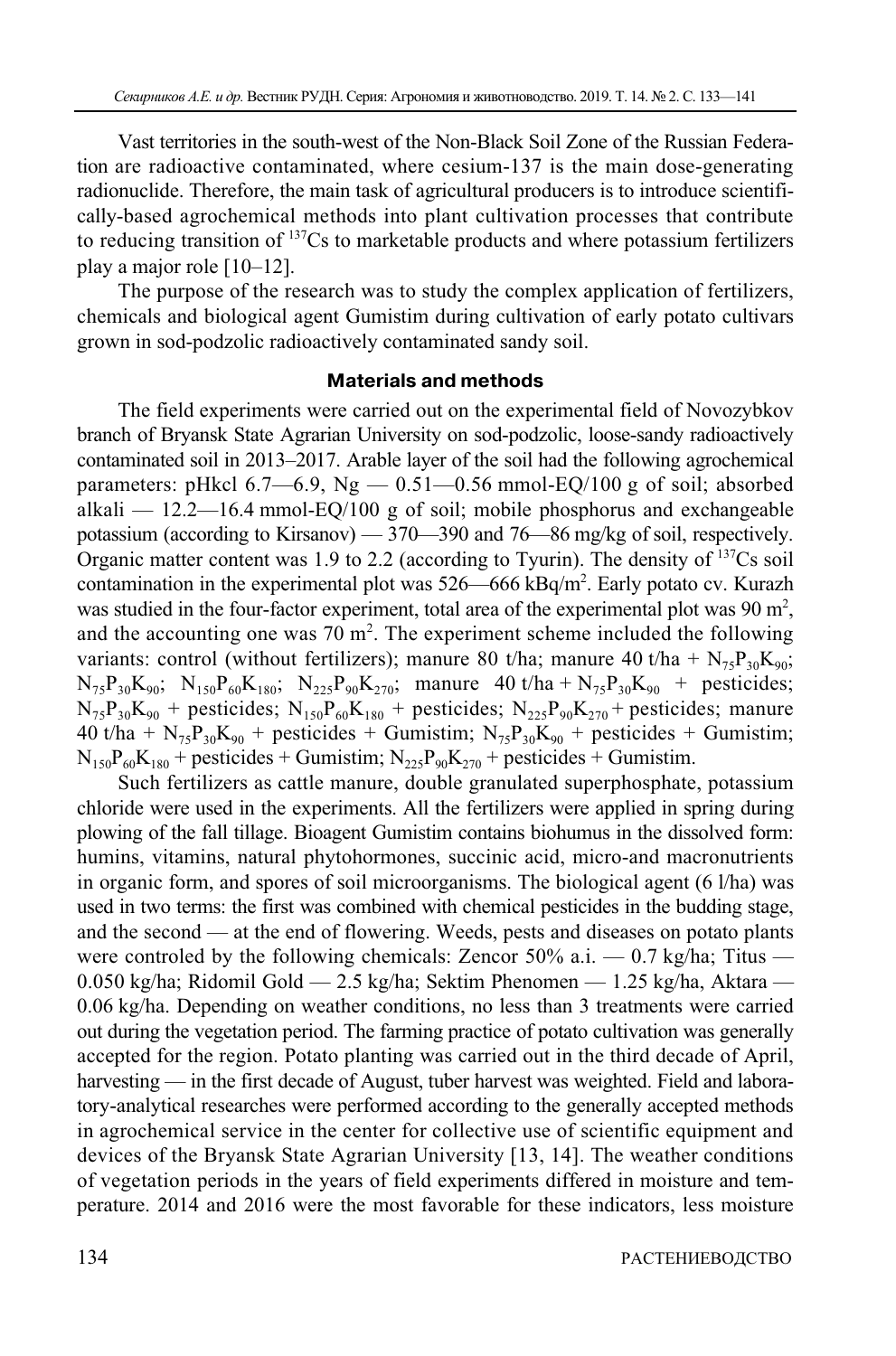was in 2013, 2015 and 2017, characterized by low soil productive moisture in the arable soil horizon, insufficient rainfall and uneven precipitation. These circumstances resulted in fluctuations in potato tuber yields over the research years.

## **Rezults and dicussion**

Potato yield was the lowest in the control variant and averaged 9.3 t/ha for 5 research years (Table 1).

Table 1

| Variant                                                            | Yield,<br>t/ha | Increase<br>compared<br>to control, t/ha | Starch<br>content, % | Protein<br>content, % | Protein<br>yield, t/ha |
|--------------------------------------------------------------------|----------------|------------------------------------------|----------------------|-----------------------|------------------------|
| Control without fertilizers                                        | 9.3            |                                          | 13.0                 | 2.06                  | 0.202                  |
| Manure 80 t/ha                                                     | 20.5           | 11.2                                     | 12.6                 | 2.16                  | 0.469                  |
| Manure 40 t/ha + $N_{75}P_{30}K_{90}$                              | 25.9           | 16.6                                     | 12.4                 | 2.26                  | 0.640                  |
| $N_{75}P_{30}K_{90}$                                               | 22.0           | 12.7                                     | 12.3                 | 2.15                  | 0.520                  |
| $N_{150}P_{60}K_{180}$                                             | 23.8           | 14.5                                     | 11.8                 | 2.24                  | 0.589                  |
| $N_{225}P_{90}K_{270}$                                             | 23.0           | 13.7                                     | 11.6                 | 2.34                  | 0.583                  |
| Manure 40 t/ha + $N_{75}P_{30}K_{90}$ + pesticides                 | 30.7           | 21.4                                     | 12.2                 | 2.41                  | 0.786                  |
| $N_{\tau_{\rm B}}P_{\tau_{\rm 20}}K_{\rm oo}$ + pesticides         | 23.5           | 14.2                                     | 12.3                 | 2.16                  | 0.553                  |
| $N_{150}P_{60}K_{180}$ + pesticides                                | 27.8           | 18.5                                     | 12.0                 | 2.25                  | 0.648                  |
| $N_{225}P_{90}K_{270}$ + pesticides                                | 26.2           | 16.9                                     | 11.7                 | 2.37                  | 0.633                  |
| Manure 40 t/ha + $N_{75}P_{30}K_{90}$ + pesti-<br>cides + Gumistim | 35.1           | 25.8                                     | 12.4                 | 2.51                  | 0.876                  |
| $N_{75}P_{30}K_{90}$ + pesticides + Gumistim                       | 25.2           | 15.9                                     | 12.4                 | 2.28                  | 0.620                  |
| $N_{150}P_{60}K_{180}$ + pesticides + Gumistim                     | 31.1           | 21.8                                     | 12.5                 | 2.39                  | 0.786                  |
| $N_{\gamma_{25}}P_{\omega}K_{\gamma_{70}}$ + pesticides + Gumistim | 27.2           | 17.9                                     | 12.5                 | 2.46                  | 0.726                  |
| HCP05, t/ha                                                        | 2.7            |                                          | 0.64                 | 0.16                  |                        |

#### **Yield and quality of potato tubers depending on the chemicals applied (average for 2013—AL2017)**

Organic fertilizer (litter manure 80 t/ha) increased yields of potato tubers by 11.9 t/ha compared to the control, amounting to 21.7 t/ha. The use of mineral fertilizers in the dose of  $N_{150}P_{60}K_{180}$  (according to the number of nutrients, a manure dose of 80 t/ha) resulted in 23.8 t/ha potato yields, which was 14.5 t/ha higher compared with the control, and 3.3 t/ha higher compared to variant with 80 t/ha of manure. The results indicate a higher availability of nutrients contained in mineral fertilizers and a higher coefficient of their use in the first year after application of relatively organic fertilizer. Applying organic fertilizer (manure 40 t/ha +  $N_{75}P_{30}K_{90}$ ) increased potato yield by 16.6 t/ha compared to the control, and by 5.4 t/ha compared to organic system (manure 80 t/ha). The use of higher doses of NPK ( $N_{225}P_{90}K_{270}$ ), especially under deficit soil moisture and high air temperatures, did not contributed to the adequate increase in potato tubers, the yields of tubers was at the level of the average NPK dose  $(N_{150}P_{60}K_{180})$ . Cultivating potato plants with pesticide application contributed to a further potato yield increase which averaged 1.5—4.8 t/ha. The higher yields of potato tubers were observed while appliing fertilizers, chemical plant protection means and biological agent Gumistim in complex. On average, over the research years, the increase in potato yield reached the level of 15.9—25.8 t/ha under complex use of chemicals in comparison with the control. The highest potato yield  $-35.1$  t/ha  $-$  in was obtained in the variant with organic-mineral system of fertilizing in combination with pesticides and biological agent Gumistim (manure 40 t/ha +  $+ N_{75}P_{30}K_{90}$  + pesticides + Gumistim).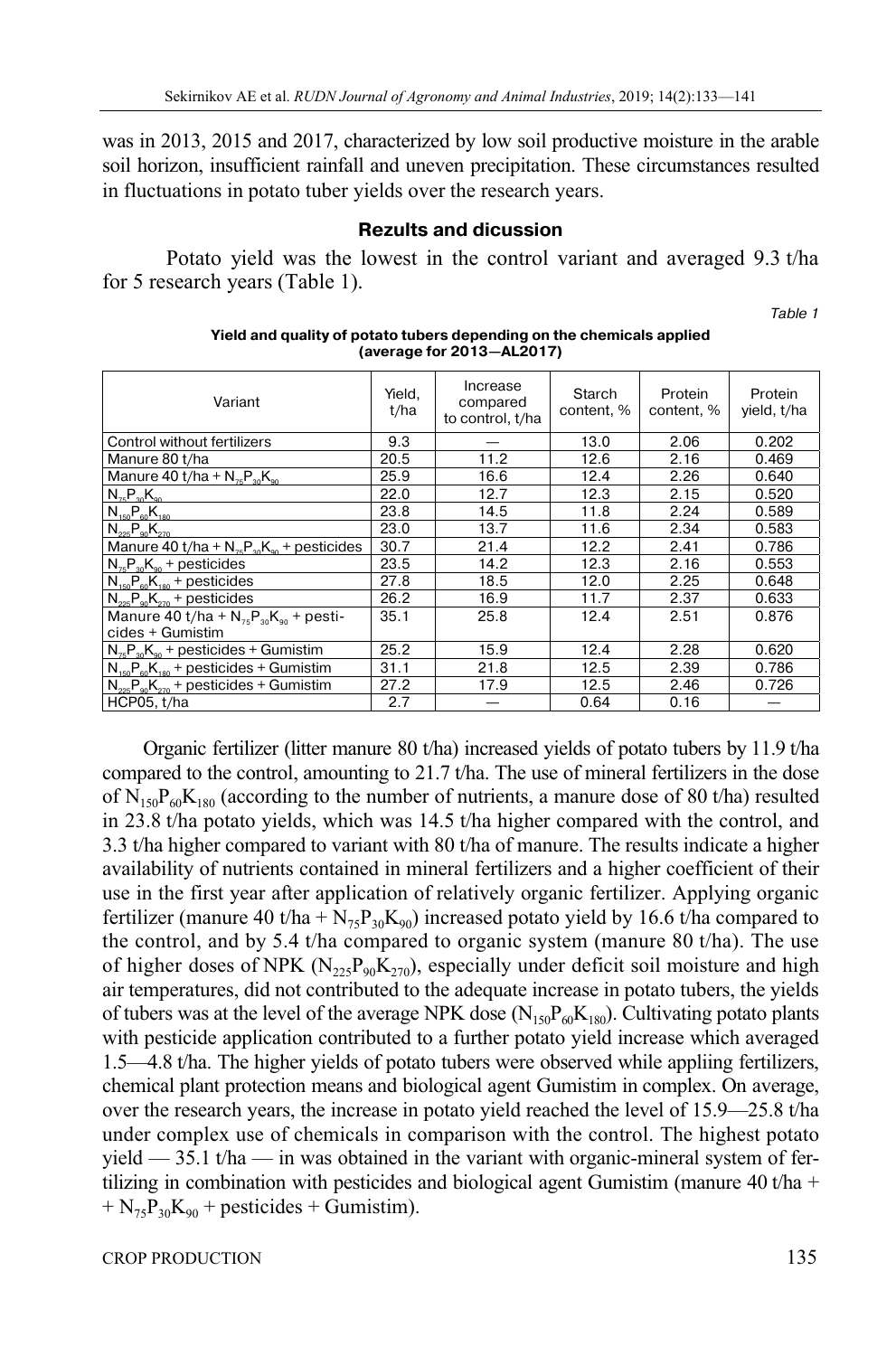On average over the research years, starch content decreased by 0.5—1.9% under the influence of the studied means of chemicalization. The applied systems of fertilizer both at separate, and at complex application promoted an increase in the protein content of potato tubers from 2.06 up to 2.51%. The protein content of potato tubers increased on average by 0.13—0.25% under complex use of chemicals. The maximum protein yield (0.876 t/ha) resulted from organic mineral fertilizing combined with plant protection means and Gumistim.

Quantitative changes in the amino acid composition of potato tubers depended on the studied fertilizer systems (Table 2) on average over 5 years. In quantitative terms aspartic acid and leucine were allocated.

The tubers of potatoes contain the least of histidinum and methionine referring to irreplaceable amino acids. The largest number of essential amino acids (% of the total amount of all amino acids), 38.0 and 39.0 %, was obtained in the organic mineral fertilizer system (manure 40 t/ha +  $N_{75}P_{30}K_{90}$ ), mineral ( $N_{150}P_{60}K_{180}$ ) in complex with plant protection means and biological agent Gumistim.

Table 2

|                                                     | Variants |                        |                                        |                                                      |                                                    |  |  |  |
|-----------------------------------------------------|----------|------------------------|----------------------------------------|------------------------------------------------------|----------------------------------------------------|--|--|--|
| Amino Acids                                         |          |                        |                                        |                                                      |                                                    |  |  |  |
|                                                     | Control  | + $N_{75}P_{30}K_{90}$ | + $N_{75}P_{30}K_{90}$<br>+ pesticides | + $N_{75}P_{30}K_{90}$<br>+ pesticides<br>+ Gumistim | $N_{75}P_{30}K_{90}$<br>+ pesticides<br>+ Gumistim |  |  |  |
| Alanine                                             | 5.82     | 5.76                   | 5.48                                   | 6.88                                                 | 5.86                                               |  |  |  |
| Arginine                                            | 4.46     | 4.53                   | 4.62                                   | 4.66                                                 | 4.68                                               |  |  |  |
| Asparagine                                          | 18.42    | 18.56                  | 18.86                                  | 18.88                                                | 18.76                                              |  |  |  |
| Valine*                                             | 5.82     | 5.58                   | 5.64                                   | 5.91                                                 | 5.86                                               |  |  |  |
| Histidine*                                          | 1.29     | 1.42                   | 1.46                                   | 1.53                                                 | 1.52                                               |  |  |  |
| Glycine                                             | 3.71     | 3.84                   | 3.88                                   | 3.93                                                 | 3.92                                               |  |  |  |
| Glutamine                                           | 5.09     | 5.13                   | 5.18                                   | 5.22                                                 | 5.26                                               |  |  |  |
| Isoleucine*                                         | 3.32     | 3.48                   | 3.53                                   | 4.12                                                 | 3.86                                               |  |  |  |
| Leucine <sup>*</sup>                                | 6.92     | 7.29                   | 7.38                                   | 7.42                                                 | 8.54                                               |  |  |  |
| Lysine $\overline{ }$                               | 4.58     | 4.66                   | 4.85                                   | 5.13                                                 | 5.26                                               |  |  |  |
| Methionine*                                         | 1.66     | 1.68                   | 1.72                                   | 1.74                                                 | 1.76                                               |  |  |  |
| Promin                                              | 6.32     | 6.46                   | 6.56                                   | 7.54                                                 | 6.73                                               |  |  |  |
| Serine                                              | 4.36     | 4.41                   | 4.46                                   | 4.63                                                 | 4.52                                               |  |  |  |
| Tyrosine                                            | 4.06     | 4.43                   | 4.48                                   | 5.18                                                 | 4.52                                               |  |  |  |
| Threonine                                           | 3.66     | 3.84                   | 3.88                                   | 3.92                                                 | 3.90                                               |  |  |  |
| Tryptophan*                                         | 4.36     | 4.43                   | 4.52                                   | 5.21                                                 | 4.58                                               |  |  |  |
| Phenylalanine*                                      | 3.88     | 4.26                   | 4.35                                   | 5.13                                                 | 5.09                                               |  |  |  |
| Amount                                              | 87.73    | 89.73                  | 90.85                                  | 95.43                                                | 94.62                                              |  |  |  |
| Essential amino<br>acids, % of total<br>amino acids | 37.0     | 37.0                   | 37.0                                   | 38.0                                                 | 39.0                                               |  |  |  |

**The effect of fertilizers, chemicals and Gumistim bioagent on amino acid composition of potato tubers, tons per 1 kg of dry mass (average for 2013—2017)** 

Note: \*essential amino acids.

It was established that concentration of heavy metals under the influence of the applied means of chemicalization changed (Table 2). Thus, concentration of copper in potato tubers varied on average from 1.35 to 1.46 mg/kg dry mass in the variants of the experiment.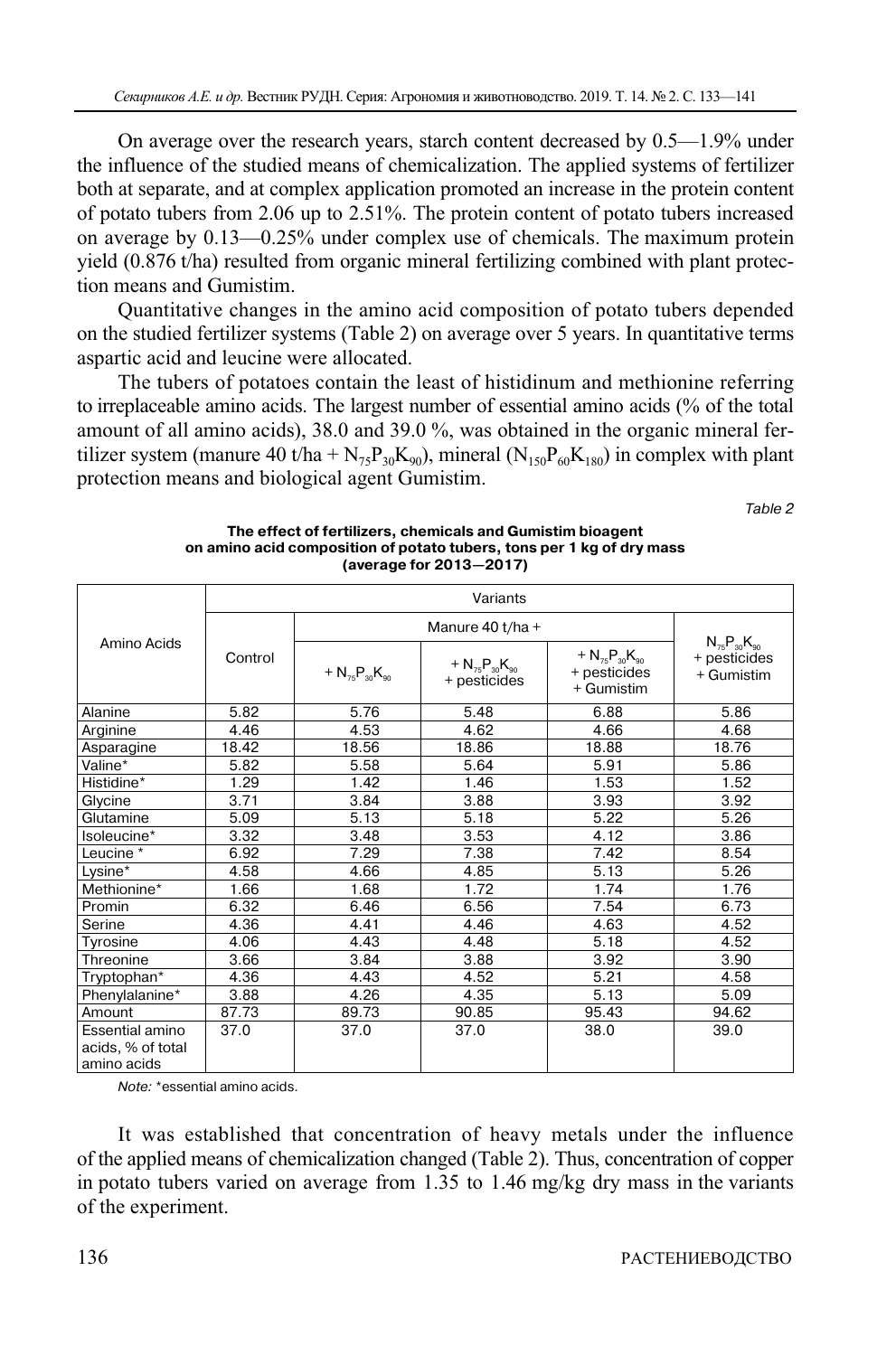|                                                       | Content, mg/kg |           |      |       |       | <b>Specific</b>             | Reduction    |
|-------------------------------------------------------|----------------|-----------|------|-------|-------|-----------------------------|--------------|
| Variant                                               | Cu             | <b>Pb</b> | Zn   | Mn    | Cd    | Activity $137Cs$ ,<br>BK/kg | ratio, times |
| Control without fertilizers                           | 1.35           | 0.11      | 3.86 | 11.21 | 0.01  | 80                          |              |
| Manure 80 t/ha                                        | 1.37           | 0.16      | 2.53 | 10.87 | 0.015 | 30                          | 2.67         |
| Manure 40 t/ha + $N_{75}P_{30}K_{90}$                 | 1.22           | 0.12      | 0.36 | 12.04 | 0.015 | 26                          | 3.08         |
| $N_{75}P_{30}K_{90}$                                  | 1.32           | 0.08      | 3.18 | 9.16  | 0.015 | 21                          | 3.81         |
| $N_{150}P_{60}K_{180}$                                | 1.43           | 0.06      | 3.52 | 11.18 | 0.02  | 20                          | 4.00         |
| $N_{225}P_{90}K_{270}$                                | 1.46           | 0.22      | 3.75 | 11.56 | 0.025 | 17                          | 4.71         |
| Manure 40 t/ha + $N_{75}P_{20}K_{00}$ +               | 1.12           | 0.11      | 2.30 | 9.97  | 0.015 | 19                          | 4.21         |
| + pesticides                                          |                |           |      |       |       |                             |              |
| $N_{75}P_{30}K_{90}$ + pesticides                     | 0.86           | 0.06      | 2.12 | 10.26 | 0.015 | 23                          | 3.48         |
| $N_{150}P_{60}K_{180}$ + pesticides                   | 0.68           | 0.06      | 2.42 | 11.18 | 0.018 | 18                          | 3.44         |
| $N_{225}P_{90}K_{270}$ + pesticides                   | 1.32           | 0.13      | 2.48 | 12.45 | 0.025 | 16                          | 5.00         |
| Manure 40 t/ha + $N_{\rm z}P_{\rm m}K_{\rm m}$ +      | 1.06           | 0.10      | 2.09 | 11.16 | 0.01  | 17                          | 4.71         |
| + pesticides + Gumistim                               |                |           |      |       |       |                             |              |
| $N_{\pi}P_{\infty}K_{\infty}$ + pesticides + Gumistim | 0.74           | 0.06      | 2.18 | 10.17 | 0.012 | 17                          | 4.41         |
| $N_{150}P_{60}K_{180}$ + pesticides + Gumistim        | 1.18           | 0.05      | 2.22 | 10.13 | 0.015 | 14                          | 5.71         |
| $N_{225}P_{90}K_{270}$ + pesticides + Gumistim        | 1.26           | 0.10      | 2.34 | 9.60  | 0.02  | 10                          | 8.0          |
| MAC, mg/kg                                            | 5.0            | 0.5       | 10.0 |       | 0.03  |                             |              |

**The content of heavy metals and cesium-137 in potato tubers depending on the chemicals used (2013—2015)** 

The introduction of consistently increasing doses of mineral fertilizers resulted in increase in concentration of copper in potato tubers compared to the control, but its concentration in tubers did not exceed the marginal acceptable concentration (MAC).

The concentration of lead varied in the range of 0.05—0.22 mg/kg in variants on average over the research years. Complex application of chemicals (var. 7—14) contributed to decrease in concentration of lead in potato tubers in comparison with the control.

Content of manganese in potato tubers varied from 9.16 to 12.45 mg/kg according to the variants of the experiment, with its concentration in tubers of 11.21 mg/kg.

The potassium content in potato tubers did not exceed the threshold value (0.03 mg/kg) on average over the research years, and it was within the marginal acceptable concentration (MAC).

During five-year research specific activity of cesium-137 in the control variant was 80 Bq/kg (standard 120 Bq/kg). The applied chemicals contributed to the reduction of specific activity of 137Cs in potato tubers. The application of organic fertilizer system (manure 80 t/ha) resulted in 2.67-fold reducing the specific activity of  $137Cs$  in potato tubers in comparison with the control. Organic-mineral system of fertilizer caused 3-fold decrease in specific activity of cesium-137 in potato tubers compared to the control. The use of the mineral fertilizer system with consistently increasing doses of NPK reduced the specific activity of  $137$ Cs in potato tubers by 3.81—4.71 times. The use of plant protection chemicals has also contributed to the reduction in the specific activity of 137Cs in potato tubers through biological dilution while increasing the yields of potato tubers in these variants.

Complex application of chemicals contributed to the reduction of specific activity of cesium-137 in potato tubers compared to the control variant. The greatest decrease in the specific activity of <sup>137</sup>Cs (8.0 times) was obtained in the variant  $N_{225}R_{90}K_{270}$  in combination with pesticides and bio-agent Gumistim (var. 14).

Table 3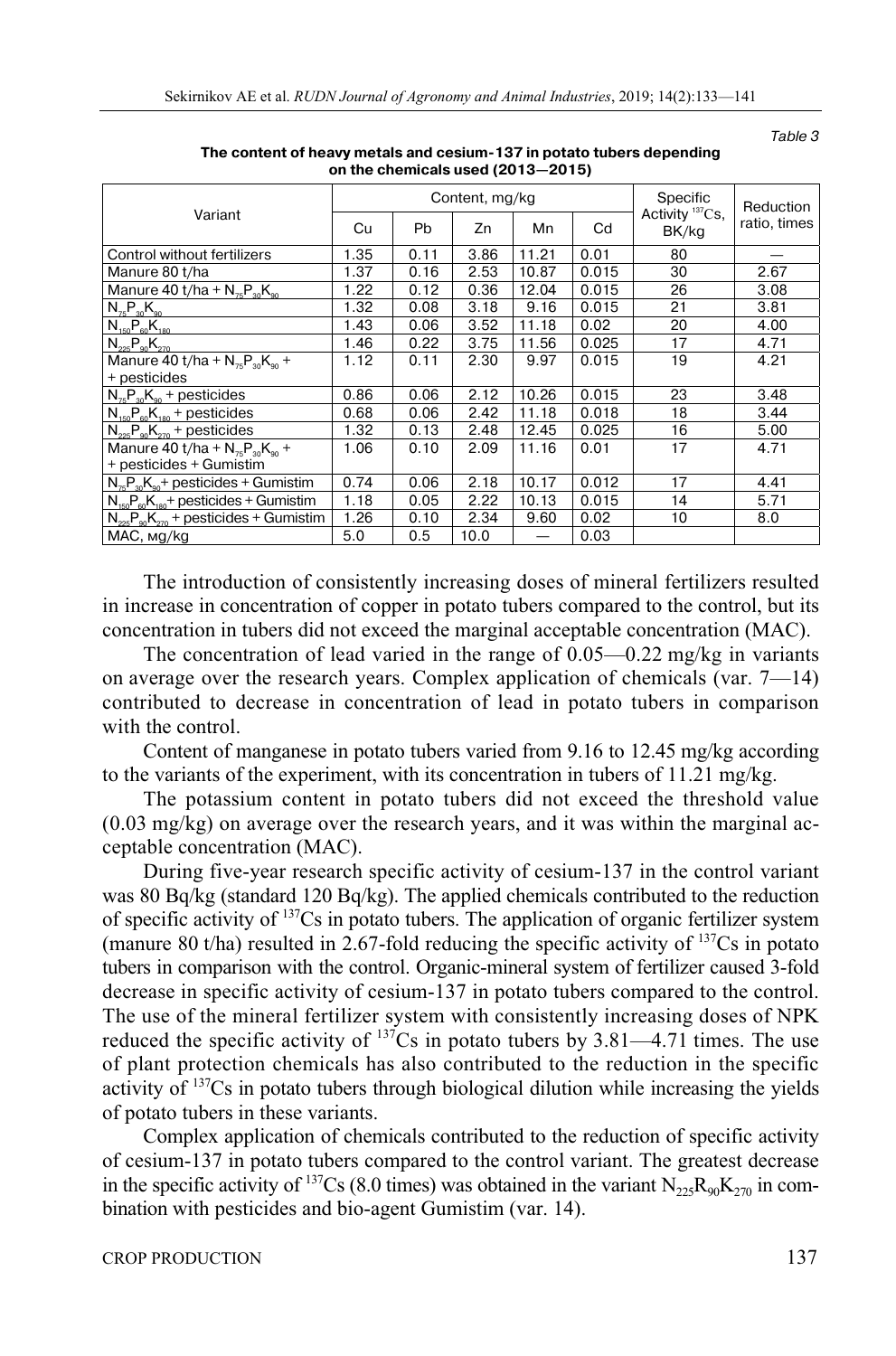## **Conclusions**

Thus, while cultivating potatoes in sod-podzolic sandy radioactively contaminated soil the maximum yields of potato tubers of 31.1 t/ha was achieved by using the organicmineral system of fertilizers (manure 40 t/ha +  $N_{75}P_{30}K_{90}$ ) in complex with plant protection agents and Gumistim. The applied fertilizer systems, both in separate application and in combination with the pesticides and Gumistim reduced the starch content in tubers by 1.5—1.9%, and increased the protein content in tubers on average by 0.13— 0.25%. The maximum protein yield of 0.876 t/ha was ensured the variant with organic mineral system (manure 40 t/ha +  $N_{75}P_{30}K_{90}$ ) in combination with pesticides and bioagent Gumistim. The greatest level of essential amino acids in potato tubers was provided by the organic-mineral (manure 40 t/ha +  $N_{75}P_{30}K_{90}$ ) and mineral ( $N_{150}P_{60}K_{180}$ ) systems in combination with plant protection means and Gumistim. The concentration of heavy metals in potato tubers in all studied fertilizer systems did not exceed MAC. Specific activity of  $137Cs$  in potato tubers was reduced from 2.67—8.0 times both in separate and complex application under the influence of the studied fertilizer systems.

## **REFERENCES**

- 1. Vorobiev VA. Evaluation of potato fertilization systems under field crop rotations. *Agrarian science*. 2015; (3):14—16. (In Russ).
- 2. Korshunov AV, Simakov EA, Lysenko YN, Anisimov BV, Mityushkin AV, Gaitov MY. Actual problems and priority directions of innovative development of potato breeding. *Achievements of Science and Technology of AIC*. 2018; 32(3):12—20. (In Russ). Available from: doi: 10.24411/0235-2451-2018-10303.
- 3. Alsmik PI. *Potato Selection in Belarus.* Minsk: Urozhai Publ.; 1979. (In Russ).
- 4. Vlasenko NE. *Potato fertilizing.* Moscow: Agropromizdat Publ., 1987. (In Russ).
- 5. Mikhailova LA, Aleshin MA, Aleshina DV. Efficiency of potash fertilizers in the cultivation of potato variety Nevsky on sod-podzolic heavy loamy soil. *Glavnyi agronom* [Chief Agronomist]. 2012; (3):23—25. (In Russ).
- 6. Sychev VG, Shapovalov VF, Belous NM, Shlyk DP. Fertilization and protection of potatoes in conditions of radioactive contamination. *Plodorodie*. 2004; (5):37—38. (In Russ).
- 7. Makarov OA, Stepanov AA, Cherkashina NF, Chistova OA, Panina NN. Experience of the assessment of influence of humic preparations on productivity and quality of potatoes. *Agrochemical Herald*. 2016; (1):22—26. (in Russ)
- 8. Matevosyan LG, Kudashov AA. Action of growth regulators, stability inductors and herbicides in potato cultivation. In: *Plant Protection and Growth Regulation of Vegetable Crops and Potatoes*. Saint Petersburg: SPbSAU Publ.; 2004. p. 70—82. (In Russ).
- 9. Butov AV, Adoniev SO. Plant growth regulators on potato. *Potato and Vegetables*. 2015; (5):29—30. (In Russ).
- 10. Manukyan AI, Romanova MS, Khaksar EV, Murzin AI, Martynov MS. Effects of humic fertilizer Gumostim from peat and different types of containers on growth of improved potato plants. *Achievements of Science and Technology of AIC*. 2016; 30(10):69—70. (In Russ).
- 11. Shapovalov VF, Belous NM, Malyavko GP, Kharkevich LP. The effect of chemicals on productivity and quality of oats in the conditions of radioactive pollution. *Grain Economy of Russia*. 2016; (2):68—72. (In Russ).
- 12. Malyavko GP, Belous NM, Shapovalov VF. Scientific *Substantiation of cultivation technologies of winter rye in the South-West of Russia*. Bryansk: Bryansk State Agricultural Academy Bubl.; 2010. (In Russ).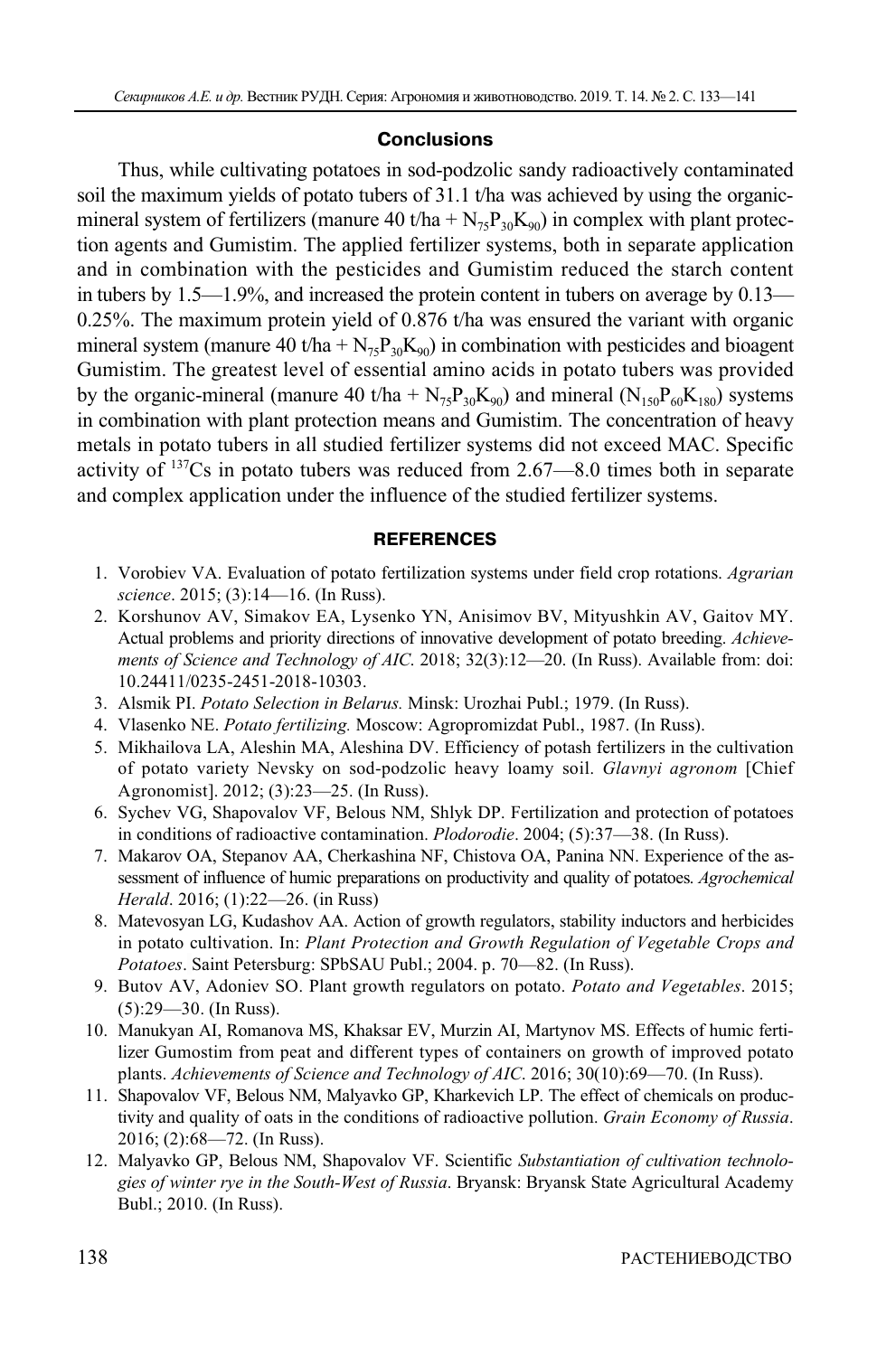- 13. Belous NM, Anishina YA, Shapovalov VF, Smolski EV. Potash fertilizers as a factor of influence on the content of cesium-137 in green mass of perennial grasses. *Vestnik of the Bryansk State Agricultural Academy*. 2012; (1):54—61. (In Russ).
- 14. Dospekhov BA. *Metodika polevogo opyta* [Methods of field experiments]. Moscow: Agropromizdat Publ.; 1985. (In Russ).
- 15. *Methodical instructions for determination of natural radionuclides in soils and plants.* Moscow: TsINAO Publ.; 1985. (In Russ).

#### **Article history:**

Received: 27 March 2019 Accepted: 26 April 2019

#### **About authors:**

*Sekirnikov Aleksey Evgenievich* — Postgraduate Student of the Department of Agrochemistry, soil science and ecology, Bryansk State Agrarian University; 2a, Sovetskaya st., Kokino village, Vygonichi district, Bryansk region, 243365, Russian Federation; e-mail: bgsha@bgsha.com

*Sedov Vladimir Vitalievich* — Postgraduate Student of the Department of Agrochemistry, soil science and ecology, Bryansk State Agrarian University; 2a, Sovetskaya st., Kokino village, Vygonichi district, Bryansk region, 243365, Russian Federation; e-mail: bgsha@bgsha.com

*Shapovalov Viktor Fedorovich* — Doctor of Science in Agriculture, Professor of the Department of Agrochemistry, soil science and ecology, Bryansk State Agrarian University; 2a, Sovetskaya st., Kokino village, Vygonichi district, Bryansk region, 243365, Russian Federation; e-mail: bgsha@bgsha.com

#### **For citation:**

Sekirnikov AE, Sedov VV, Shapovalov VF. Yield and quality of potato tubers depending on a complex of chemicals applied under radioactive contamination. *RUDN Journal of Agronomy and Animal Industries*. 2019; 14(2):133—141. doi: 10.22363/2312-797X-2019-14-2-133-141.

DOI: 10.22363/2312-797X-2019-14-2-133-141

Научная статья

## **Продуктивность и качество клубней картофеля в зависимости от комплекса применяемых средств химизации в условиях радиоактивного загрязнения агроценозов**

## **А.Е. Секирников\*, В.В. Седов***,* **В.Ф. Шаповалов**

Брянский государственный аграрный университет, Брянская область, Российская Федерация *\*bgsha@bgsha.com*

**Аннотация.** В условиях радиоактивного загрязнения сельскохозяйственных угодий юго-запада Центрального Нечерноземья Российской Федерации изучали влияние комплексного применения средств химизации на продуктивность и качество клубней картофеля сорта Кураж, возделываемого в плодосменном севообороте на дерново-подзолистой песчаной почве. Показано, что в условиях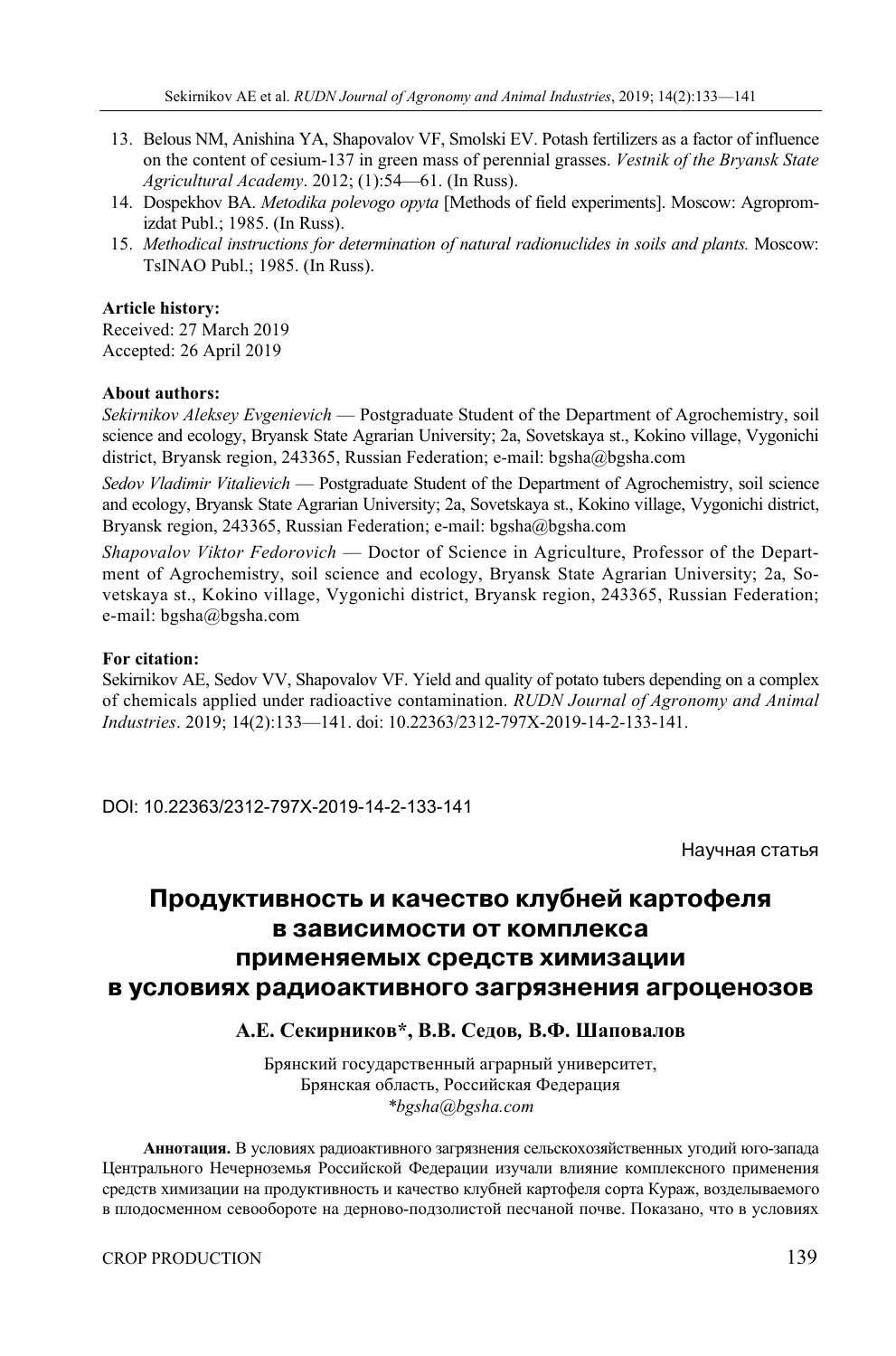проводимого эксперимента оптимальной системой удобрения, обеспечивающей максимальную урожайность клубней, оказалась органоминеральная система (навоз 40 т/га + N<sub>75</sub>P<sub>30</sub>K<sub>90</sub>), применяемая в комплексе с химическими средствами защиты растений от вредных организмов и биопрепаратом Гумистим. Отмечено, что под влиянием комплексного применения изучаемых средств химизации повышалась белковость и снижалась крахмалистость, улучшался аминокислотный состав, концентрация тяжелых металлов и удельная активность цезия-137 не превышала санитарно-гигиенических нормативов (СанПиН 2.3.3 1078—01).

**Ключевые слова:** картофель, урожайность, товарность, крахмал, нитраты, тяжелые металлы, аминокислоты, цезий-137

## **БИБЛИОГРАФИЧЕСКИЙ СПИСОК**

- 1. Воробьев В.А. Оценка систем удобрения картофеля в полевом севообороте // Аграрная наука. 2015. № 3. С. 14—16.
- 2. Коршунов А.В., Симаков Е.А., Лысенко Ю.Н., Анисимов Б.В., Митюшкин А.В., Гаитов М.Ю. Актуальные проблемы и приоритетные направления развития картофелеводства // Достижения науки и техники АПК. 2018. Т. 32. № 3. С. 12—20. doi: 10.24411/0235- 2451-2018-10303.
- 3. Альсмик П.И. Селекция картофеля в Белоруссии. Минск: Урожай, 1979. 128 с.
- 4. Власенко Н.Е. Удобрение картофеля. М.: Агпромиздат, 1987. 219 с.
- 5. Михайлова Л.A., Алешин М.A., Алешина Д.В. Эффективность калийных удобрений при возделывании картофеля сорта Невский на дерново-подзолистой тяжелосуглинистой почве // Главный агроном. 2012. № 3. С. 23—25.
- 6. Сычев В.Г., Шаповалов В.Ф., Белоус Н.М., Шлык Д.П. Удобрение и защита картофеля в условиях радиоактивного загрязнения // Плодородие. 2004. № 5. С. 37—38.
- 7. Макаров О.А., Степанов А.А., Черкашина Н.Ф., Чистова О.А., Панина Н.Н. Опыт оценки влияния гуминовых препаратов на урожайность и качество картофеля // Агрохимический вестник. 2016. № 1. С. 22—26.
- 8. Матевосян Г.Л., Кудашов А.А. Действие регуляторов роста, индукторов устойчивости и гербицидов при выращивании картофеля // Защита и регуляция роста овощных культур и картофеля: сб. научн. тр. СПб.: СПГАУ, 2004. С. 70—82.
- 9. Бутов А.В., Адоньев С.О. Регуляторы роста на картофеле // Картофель и овощи. 2015. № 5. С. 29—30.
- 10. Манукян А.И., Романова М.С., Хаксар Е.В., Мурзин А.И., Мартынов М.С. Изучение влияния гуминового удобрения из торфа Гумостим и различных вариантов сосудов на рост растений оздоровленного картофеля // Достижения науки и техники АПК. 2016. Т. 30. № 10. С. 69—70.
- 11. Шаповалов В.Ф., Белоус Н.М., Малявко Г.П., Харкевич Л.П. Действие средств химизации на урожайность и качество зерна овса в условиях радиоактивного загрязнения // Зерновое хозяйство России. 2016. № 2. С. 68—72.
- 12. Малявко Г.П., Белоус Н.М., Шаповалов В.Ф. Научное обоснование технологий возделывания озимой ржи на юго-западе России. Брянск: Изд-во Брянской ГСХА, 2010. 247 с.
- 13. Белоус Н.М., Анишина Ю.А., Шаповалов В.Ф., Смольский Е.В. Калийные удобрения как фактор влияния на содержание в зеленой массе многолетних трав цезия-137 // Вестник Брянской государственной сельскохозяйственной академии. 2012. № 1. С. 54—61.
- 14. Доспехов Б.А. Методика полевого опыта. М.: Агропромиздат, 1985. 357 с.
- 15. Методические указания по определению естественных радионуклидов в почвах и растениях. М.: ЦИНАО, 1985. 22 с.

#### **История статьи:**

Поступила в редакцию: 27 марта 2019 г. Принята к публикации: 26 апреля 2019 г.